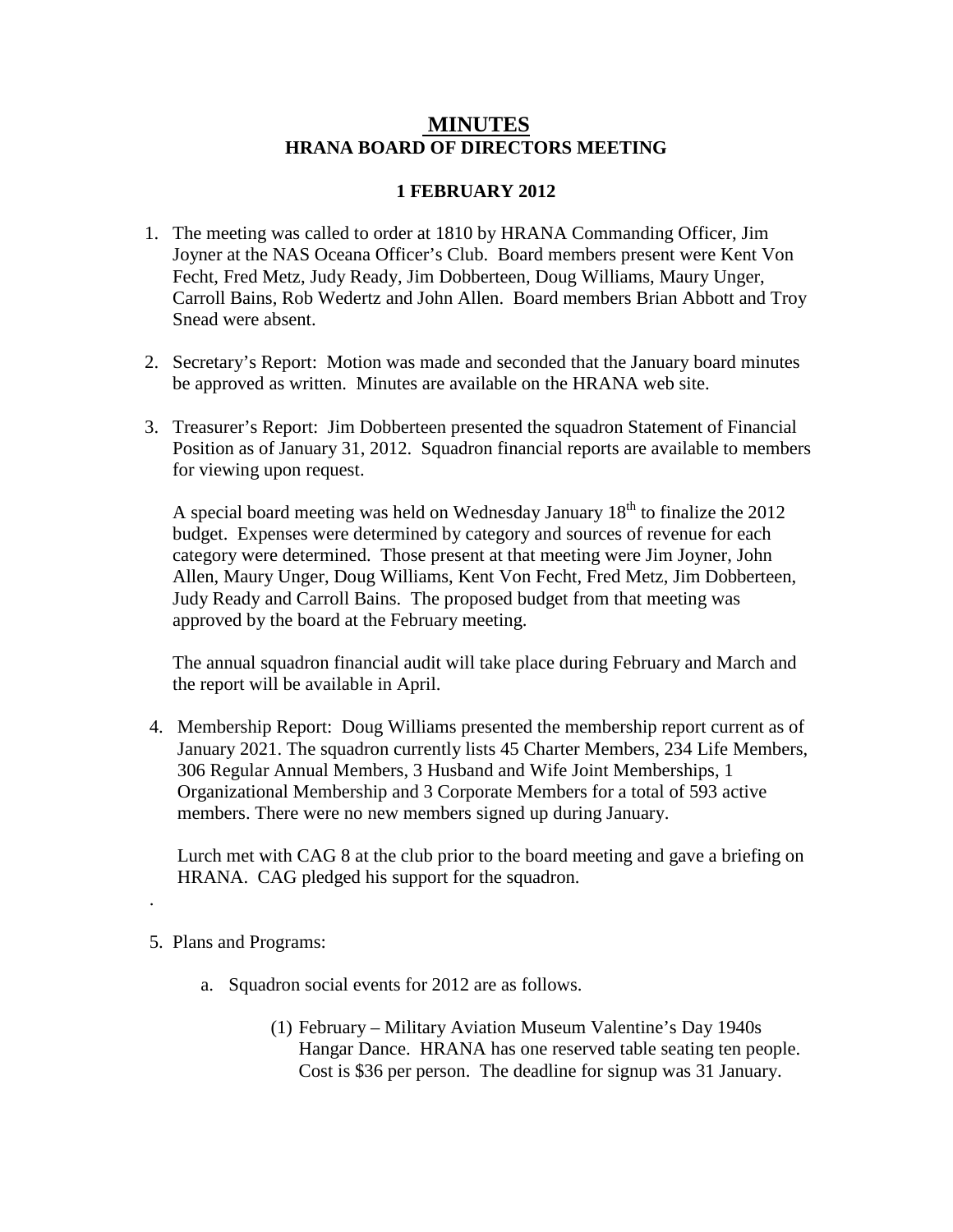- (2) June Midway Celebration Date and venue to be determined, Lurch is waiting for word from AIRLANT to see if they have anything planned.
- (3) August Pig Picking Date and venue to be determined. Judy is to check with various establishments that do pig pickings to see if they have party rooms large enough to accommodate HRANA/
- (4) November Flight Suit Social Date and venue to be determined.
- (5) December Christmas Party Date and venue to be determined.
- 6. February Luncheon: Wednesday February 15th, 1130 at the Dam Neck Annex Shifting Sands Club, Fireside Room. Speaker TBD.

Two possible speakers for future events were recommended. The first is LT. Tom Patton who shot down a MIG while flying an AD Skyraider during the Vietnam War and the other is a NAVAIR Engineer who would brief on a revolutionary new shipboard landing system. Doug will approach LT. Patton and Weeds will see if the NAVAIR rep is available.

- 7. PAO Report: Troy is recovering from shoulder surgery and was not in attendance.
- 8. Monument Report: Fred reported that there are two expense items coming up, a replacement camera and a flag pole issue. There are currently 15 spaces remaining for future plaques.

Fred is meeting with city officials who are planning a Virginia Beach walking tour that will include the monument.

9. Old Business:

Golf Tournament – Friday April  $27<sup>th</sup>$ . Flyers are out. Potential hole sponsors are being contacted.

- 10. New Business:
	- a. Weeds announced that the memorial service for LCDR. Benjamin Cittadino, USN, VFA-106 will be held on Saturday 11 February. The board approved a \$300 donation to the Scholarship Foundation set up for LCDR Cittadino's son Benny.